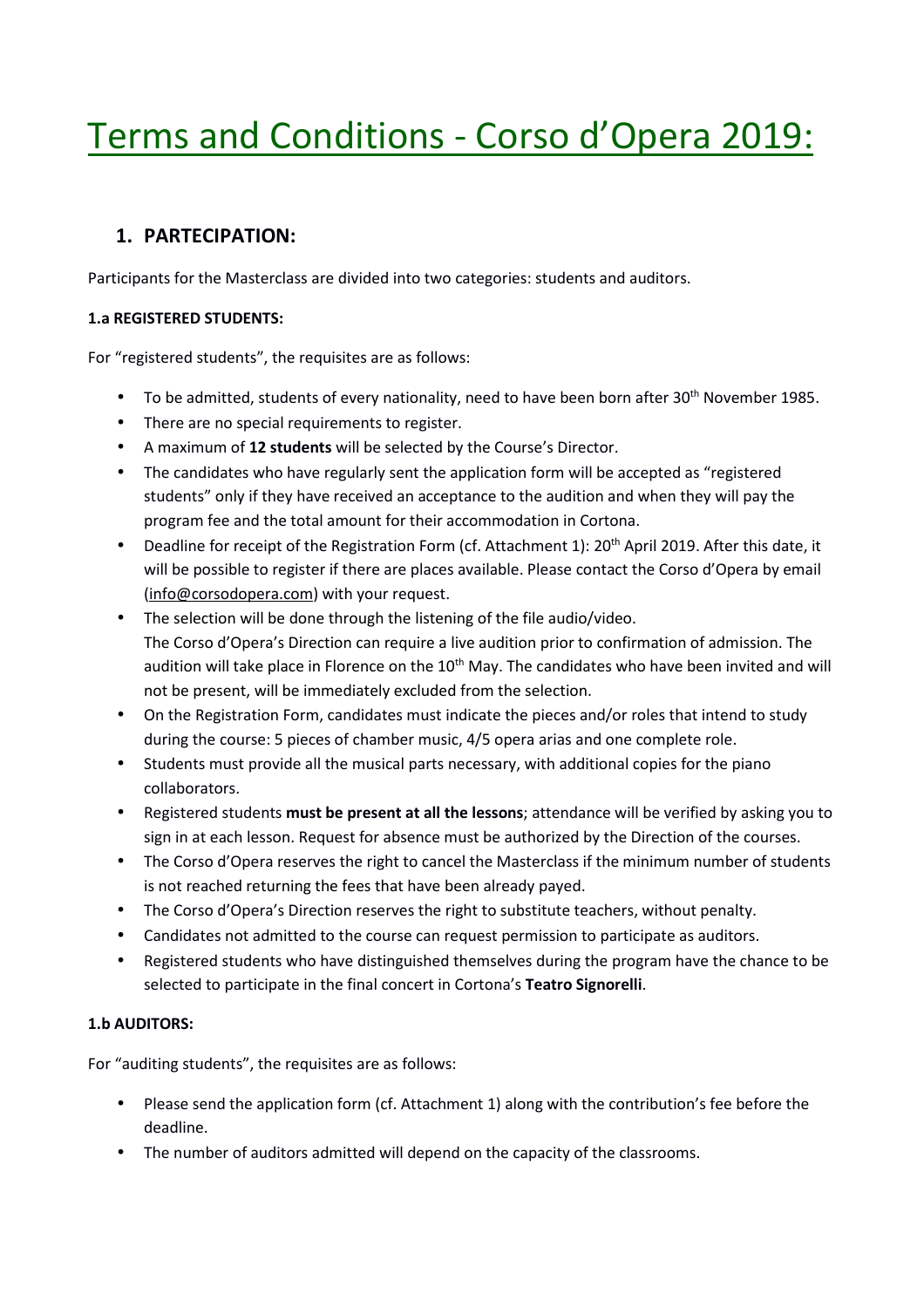## **2. THE MASTERCLASS:**

The Masterclass will be held in the city of Cortona from 28<sup>th</sup> June to the 21<sup>st</sup> July 2019.

Participants are free to select the period they wish to attend: complete program (A+B), period A or period B. Corso d'Opera will give right to pass to the registered students who will attend the complete program (A+B) and in the case of equal merit Corso d'Opera will reck the chronology of submission of the registration forms.

## **COMPLETE PROGRAM (A+B):**

- **• PERIOD**:  $28^{th}$  June  $21^{st}$  July.
- **INCLUDES**: **Preparation for the lessons with Mariella Devia** with Angelo Michele Errico, **Functional training** for singers with Paolo Spicuglia in collaboration with the Department of Science and Sport of the University of Florence, **Vocal technique** with Mariella Devia, pianist collaborator Angelo Michele Errico, **Effective communication beyond the stage** with Alberto de Sanctis, **Bioenergetics** with Alessandro Temperani, **Chamber Music** with Leonardo de Lisi, pianist collaborator Ulla Casalini, **Body movement and interpretation** with Leda Lojodice, **Interpretation** with M° Roberto Abbado, pianist assistant Andrea Severi, **Acting lessons** with Hugo De Ana, **Vocal technique and Interpretation** with Roberto Scandiuzzi, pianist collaborator Beatrice Bartoli, **Lighting** with Vinicio Cheli.
- **Seminars-Conferences:** *"The importance of studyng for advancing your career"* with Raffaella Coletti*, "Raffaella Coletti interviews Mariella Devia on the self-discipline of professional singers to reach the highest artistic goals"* with Raffaella Coletti and Mariella Devia, *"Beginning your career through competitions and auditions"* with Dominique Meyer, *"Free your artistical potential! How to obtain excellent performances with the* NPL *strategy"* with Doctor Linda Vierucci, Trainer and professional Coach.
- $\bullet$  5<sup>th</sup>/6<sup>th</sup> July 18<sup>th</sup>/21<sup>st</sup> July **Open Days.**
- 6 th July **Concert featuring students of Corso d'Opera** at the Teatro Signorelli in Cortona, in collaboration with the Accademia degli Arditi, **with the extraordinary participation of MARIELLA DEVIA**, pianist **Angelo Michele Errico.**
- 20th July **Final Concert featuring students of Corso d'Opera** at the Teatro Signorelli in Cortona, in collaboration with the Accademia degli Arditi**, with the extraordinary participation of ROBERTO SCANDIUZZI,** pianist **Beatrice Bartoli.**
- **21st July Conclusions** of Corso d'Opera 2019

## **PERIOD A:**

- **PERIOD**: 28th June 9th July
- **INCLUDES**: **Preparation for the lessons with Mariella Devia** with Angelo Michele Errico, **Functional training** for singers with Paolo Spicuglia in collaboration with the Department of Science and Sport of the University of Florence, **Vocal technique** with Mariella Devia, pianist collaborator Angelo Michele Errico, **Effective communication beyond the stage** with Alberto de Sanctis, **Bioenergetics** with Alessandro Temperani, **Chamber Music** with Leonardo de Lisi, pianist collaborator Ulla Casalini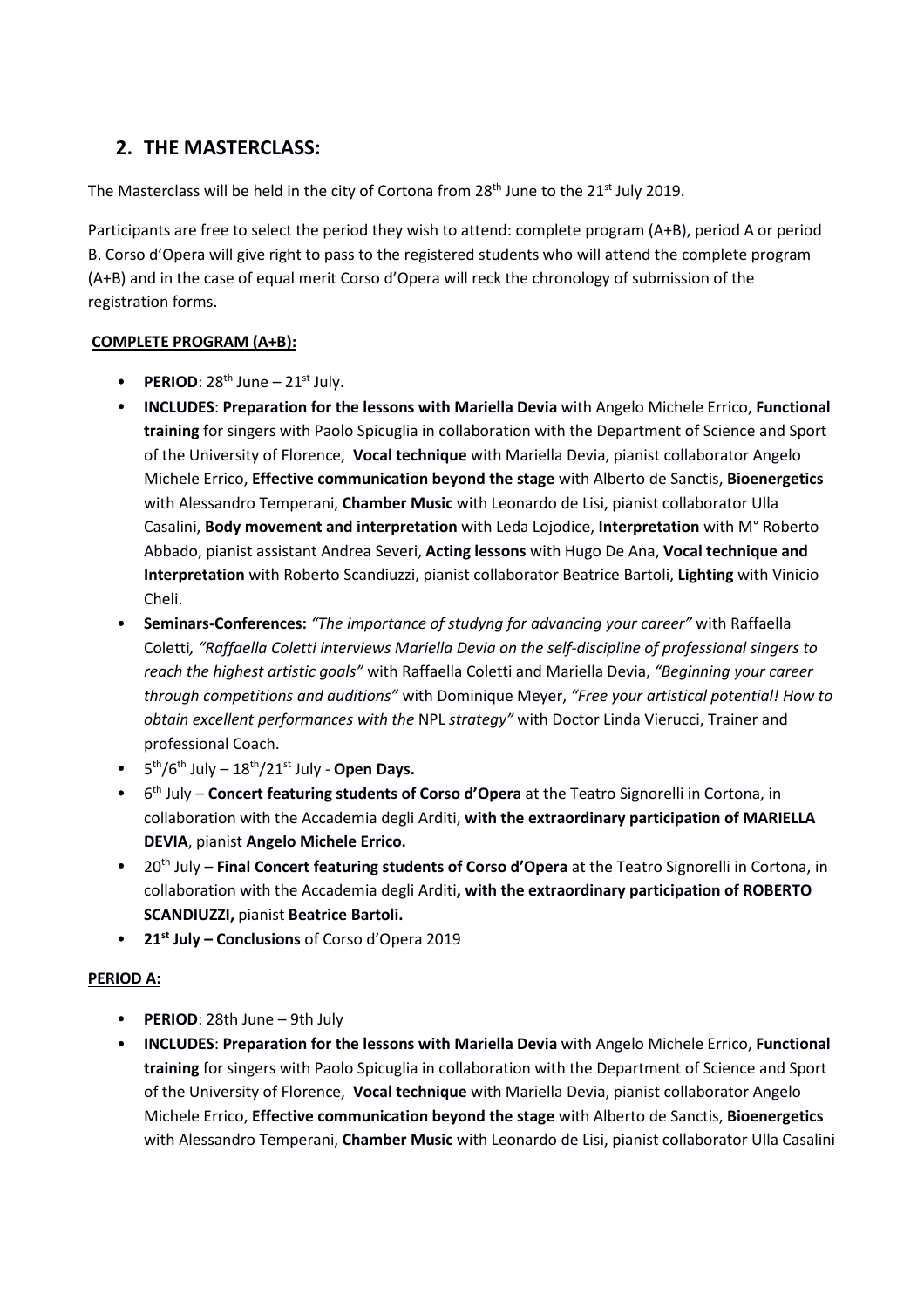- **Seminars Conferences**: *"The importance of studyng for advancing your career"* with Raffaella Coletti*, "Raffaella Coletti interviews Mariella Devia on the self-discipline of professional singers to reach the highest artistic goals"* with Raffaella Coletti and Mariella Devia
- 5 th/6th July **Open Days**
- 6 th July **Concert featuring students of Corso d'Opera**, at the Teatro Signorelli in Cortona, in collaboration with the Accademia degli Arditi, **with the extraordinary participation of MARIELLA DEVIA**, pianist Angelo Michele Errico.

## **PERIOD B:**

- **PERIOD**: 9th 21st July
- **INCLUDES: Body movement and interpretation** with Leda Lojodice, **Interpretation** with Roberto Abbado, pianist assistant Andrea Severi**, Acting lessons** with Hugo De Ana, **Vocal technique and Interpretation** with Roberto Scandiuzzi, pianist collaborator Beatrice Bartoli, **Lighting** with Vinicio Cheli**.**
- **Seminars and Conferences:** *"Beginning your career through competitions and auditions"* with Dominique Meyer, *"Free your artistical potential! How to obtain excellent performances with the*  NPL *strategy"* with Doctor Linda Vierucci, Trainer and professional Coach.
- $\bullet$  18<sup>th</sup>, 19<sup>th</sup>, 20<sup>th</sup>, 21<sup>st</sup> July Open Days
- 20th July **Final Concert featuring students of Corso d'Opera** at the Teatro Signorelli in Cortona, in collaboration with the Accademia degli Arditi, **with the extraordinary participation of ROBERTO SCANDIUZZI,** pianist Beatrice Bartoli.
- **21st July Conclusions** of Corso d'Opera 2019

**The detailed Program can be found on www.corsodopera.org** 

## **3. CERTIFICATE OF COMPLETION AND STUDY GRANTS**

At the end of the Corso d'Opera, participants will receive a **Certificate of Completion.**

The Corso d'Opera offers the availability of **Study Grants** worth €1.600 for each student who completes the entire course (A&B) and €800 for each student completing periods A or B.

The **Study Grants** are designed to financially support students with the program fees for the Masterclass, they will cover more than the 50% of the total amount. They can be awarded at the moment of the fee's payment, after the student will sign the Study Grant Regulation (cf. Attachment 2).

## **4. REGISTRATION AND FEES:**

The Registration Form (cf. Attachment 1) is considered a request for admission and must be accompanied with:

- An up-to-date curriculum vitae, with photo
- A copy of a valid ID document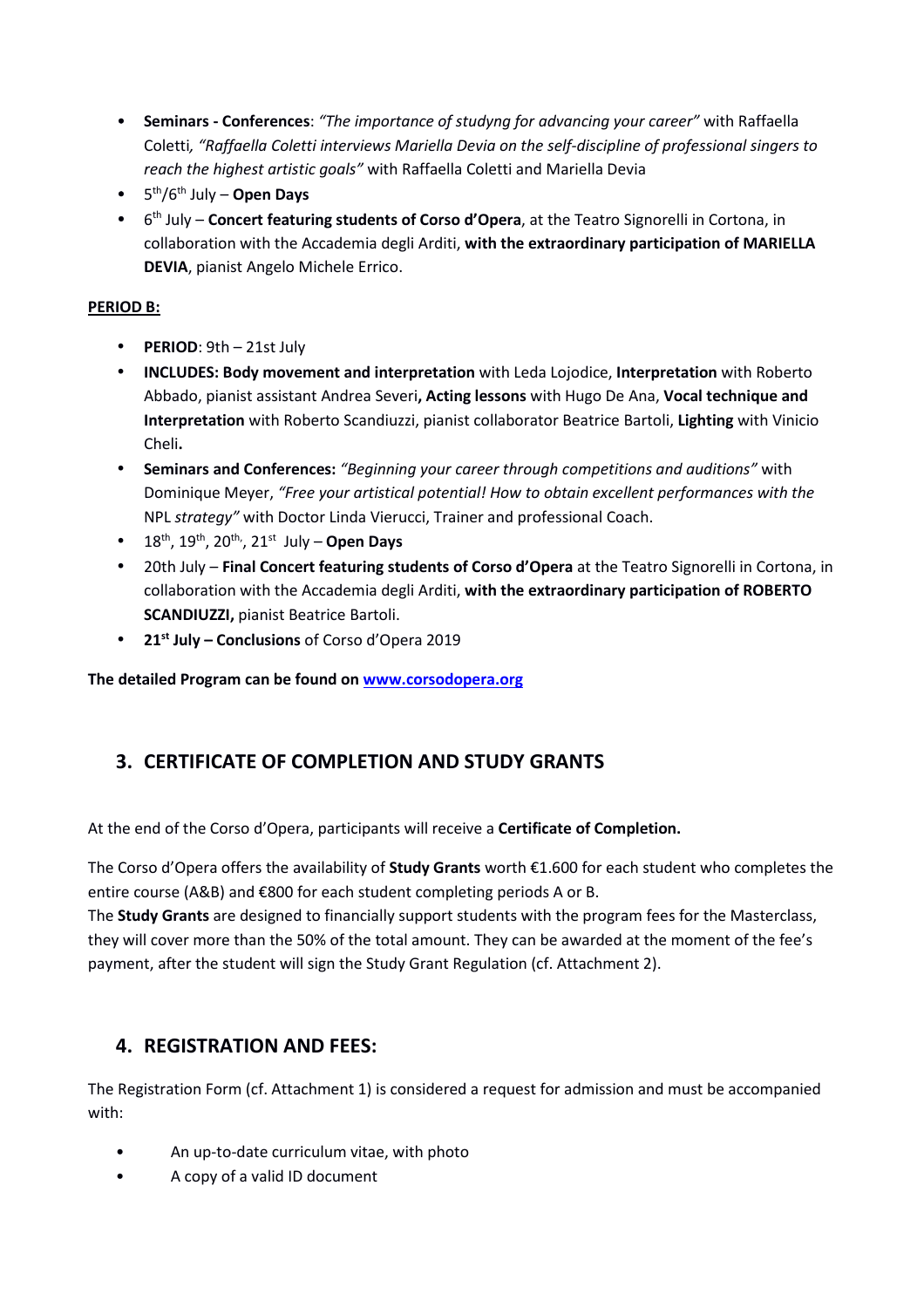- Repertoire of performances in chronological order and the names of theaters, conductors and the directors.
- Program they are intend to study during the courses: 5 pieces of chamber music, 4/5 arias and one complete role
- A file audio/video
- Certificate of payment of the Admission Fee, €50,00 (cf. Method of payment)

Please send the complete Registration Form to the email address: **info@corsodopera.com** by the 20th April 2019.

Corso d'Opera must receive the exact amount of the fees in euros. Bank charges or exchange fees are the responsibility and at the charge of the applicant.

**Accommodation and food are at the exclusive cost of the student. The Corso d'Opera is available to assist students in finding accommodation. For more information about this, please consult Section 7 – 'Useful Information'.** 

#### **4.a DEADLINES:**

Completed Registration Form to be received by the **20th April 2019.** 

Live audition in Florence: **10th May 2019**

#### **The confirmation of the admission from Corso d'Opera will be given by the 15th May 2019.**

Program fees for Registered Students to be received by the **20th May 2019.**

Program fees for Auditors to be received by the **25th May 2019.**

#### REGISTRATION FEES:

- Must be paid at the time of registration by the  $25<sup>th</sup>$  April 2019.
- The Corso d'Opera will not consider candidates who have not payed the registration fee when they have sent the registration form.
- The registration fee will be reimbursed only in case of cancellation of the program by the Association of the Corso d'Opera.

#### PROGRAM FEES FOR REGISTERED STUDENTS

- Must be paid by the  $20^{th}$  May 2019.
- Program fees cannot be paid in instalments.
- Program fees are non-refundable if the student decides to cancel his participation to the program before the beginning of the courses or to leave the program prior to its completion.
- The candidates who have been selected after the audition will be regularly registered only when they will pay the program fee and the total amount for their accommodation in Cortona.

#### PROGRAM FEES FOR AUDITORS:

• Must be paid by the  $25<sup>th</sup>$  May 2019.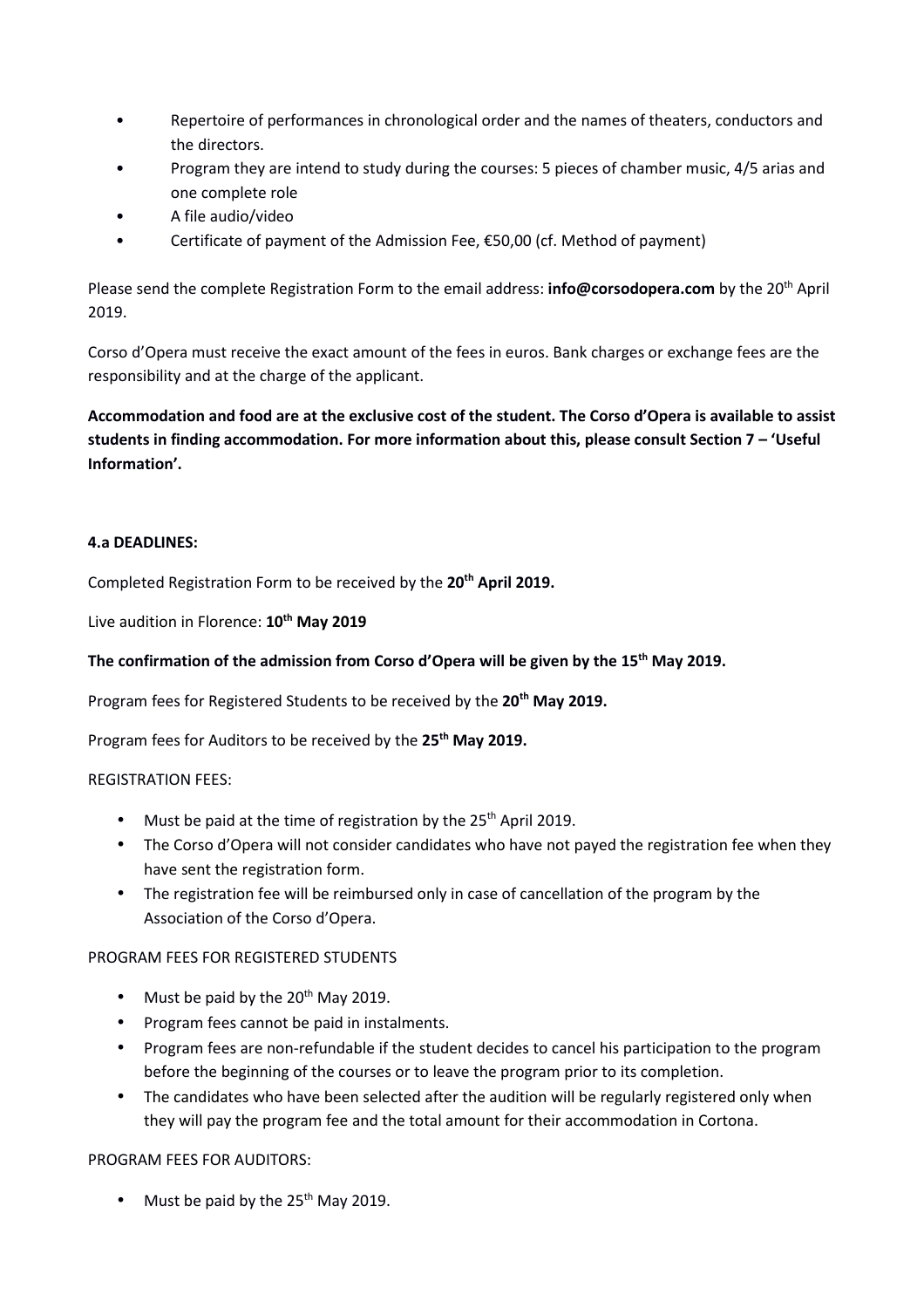- Fees cannot be paid in instalments.
- Fees are non-refundable if the auditor decides to cancel his participation to the program before the beginning of the courses or to leave the program prior to its completion.

#### **4.b TABLE OF FEES CORSO D'OPERA 2019:**

| Period of the Program              | <b>Registration Fee</b> | <b>Program Fee for</b><br><b>Registered Students</b>          | <b>Program fee for Auditors</b> |
|------------------------------------|-------------------------|---------------------------------------------------------------|---------------------------------|
| Full Program (A+B)                 | 50,00€                  | 2.300,00€<br>applying the Study Grant                         | 500,00€                         |
| $28th$ June – $21st$ July          |                         | (cf. section 3) it becomes<br>700,00€<br>2.300-1.600= 700,00€ |                                 |
| Period A                           | 50,00€                  | 1.250,00€<br>applying the Study Grant                         | 250,00€                         |
| $28th$ June – 9 <sup>th</sup> July |                         | (cf. section 3) it becomes<br>450,00€<br>1.250-800=450,00€    |                                 |
| Period B                           | 50,00€                  | 1.250,00€<br>applying the Study Grant                         | 250,00€                         |
| 9th - 21st July                    |                         | (cf. section 3) it becomes<br>450,00€                         |                                 |
|                                    |                         | 1.250-800= 450,00€                                            |                                 |

#### **4.c METHOD OF PAYMENT**

All payments must be made by Bank Transfer using the following information:

#### **Name and Address of the Bank:**

CREDEM - CREDITO EMILIANO S.P.A. FIRENZE AG. 2

LUNGARNO AMERIGO VESPUCCI, 2- 50123, FIRENZE

#### **Account information:**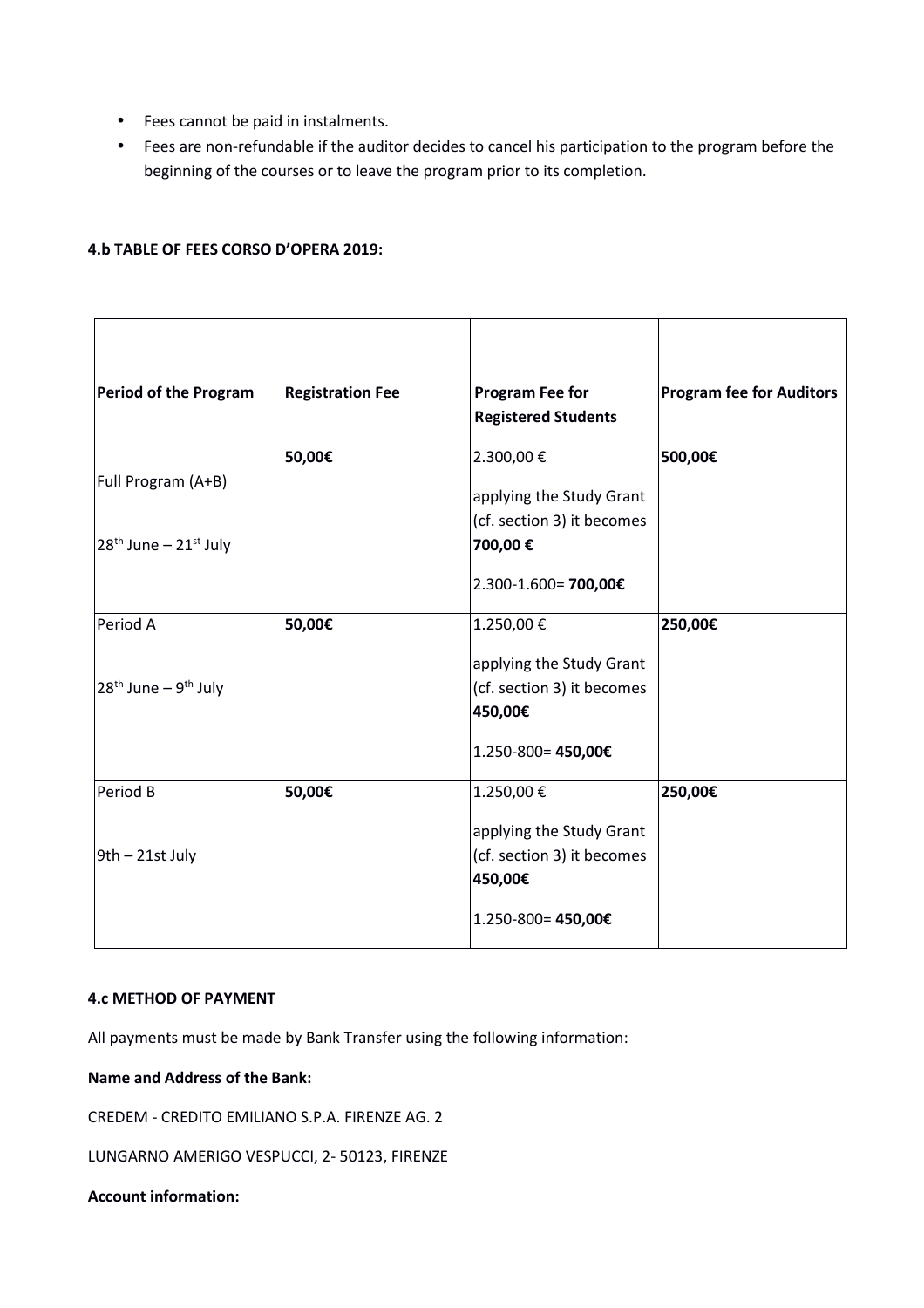#### **IBAN**: IT19G0303202800010000004048

#### **CODICE SWIFT**: BACRIT21315

**Name of Account**: Corso d'Opera Aps

**Reason for wire transfer**: Fees to cover admission/participation to the Corso d'Opera 2019

## **5. USE OF IMAGES AND SOUND RELEASE:**

By registering and signing below, the participant authorizes the Association Corso d'Opera, in the person of Course's General Raffaella Coletti, to take photos and make audio-visual recordings during lessons, conferences/lectures, concerts, and receptions for the period of the Corso d'Opera 2019: 28<sup>th</sup> June – 21<sup>st</sup> July 2019.

The participant hereby agrees that the photos and audio-video recording can be used exclusively for the promotion of the Association Corso d'Opera, on all platforms. All commercial use is excluded.

The Association Corso d'Opera has the right to keep photos and audio-visual recordings for archival purposes.

## **6. AGREES AND ACCEPTS OF REGULATIONS**

By registering for the Corso d'Opera, the student agrees and accepts all the Regulations. In the case of dispute, only the Regulations in Italian are legal. Legal actions are excluded. The present Regulations are subject to modification for administrative reasons; registered participants will be informed immediately of any changes.

## **7. USEFULL INFORMATIONS**

#### **7.a ACCOMODATIONS**

The Corso d'Opera offers the following solutions for accommodation:

- Bedroom in fully-equipped apartment: price is €20 (doble room) €25 (single room) per person per night.
- Room in a hotel or other type of accommodation: the price is based on the accommodation.

The total amount for the accommodation chosen by the participants has to be payed together with the program fee in the moment of the effective registration for the courses.

For more information and to reserve accommodation, contact: **info@corsodopera.com**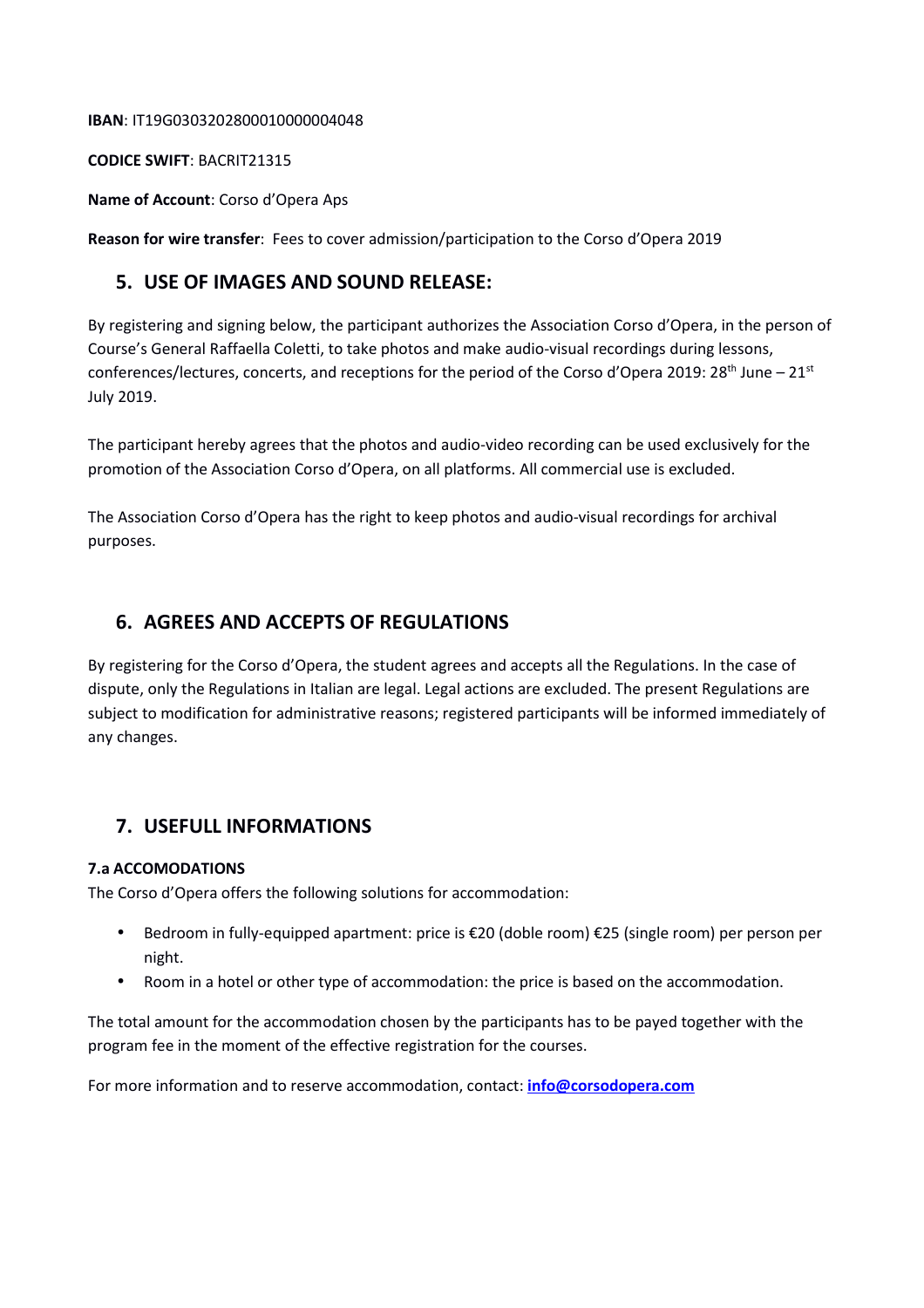## **7.b HOW TO GET TO CORTONA?**

## **By Car**

When arriving by car, either from the North or South, exit the Autostrada del Sole (A1) at the Casello Valdichiana. Immediately after this exit, take the Superstrada (E45) (Siena-Perugia road) in the direction of Perugia and exit at the second off-ramp for Cortona (Cortona San Lorenzo). From there, follow the signs to arrive at the SS71 in Camucia and from there follow the signs for Cortona

## **By Train**

Train line: Firenze/Roma, the Station is Terontola or Camucia Train line: Terontola-Perugia/Assisi Terni, the Station is Terontola

Having arrived at the station it is easy to get to Cortona by taxi or bus. For times and fares of the trains: – www.ferroviedellostato.it

## **Bus Service TIEMME**

If you arrive by train in Camucia, Terontola, Arezzo or Castiglion Fiorentino is it possible to get to Cortona by bus offered by "La Ferroviaria Italiana Spa Arezzo". For information about hours and fares, go to www.lfi.it.

## **By Air**

International Airport Firenze Peretola a circa 120 Km - www.aeroporto.firenze.it International Airport Perugia Sant'Egidio a circa 60 Km - www.airport.umbria.it International Airport Pisa a circa 220 Km - www.pisa-airport.com International Airport Roma Fiumicino a circa 230 Km - www.adr.it

## **7.c RESIDENCE RULES FOR FOREIGH STUDENTS:**

Students arriving from outside Italy must have proof of medical insurance, replaceable by consular certification about the right to assistance arising from international agreements.

Students from outside the European Community may enter Italy upon presentation of a passport. Italy requires visas for entry (even for tourism) from certain countries. Visas are issued in the country of residence of the Student. Visas are required for everyone for visits lasting longer than 90 days (tourism, business, study). If you are planning to stay longer than 90 days, you must request a residency permit as soon as you arrive in Italy, using the same information/reason you wish to stay as you did for the visa.

Citizens of the European Union are not required to have permission to remain in Italy.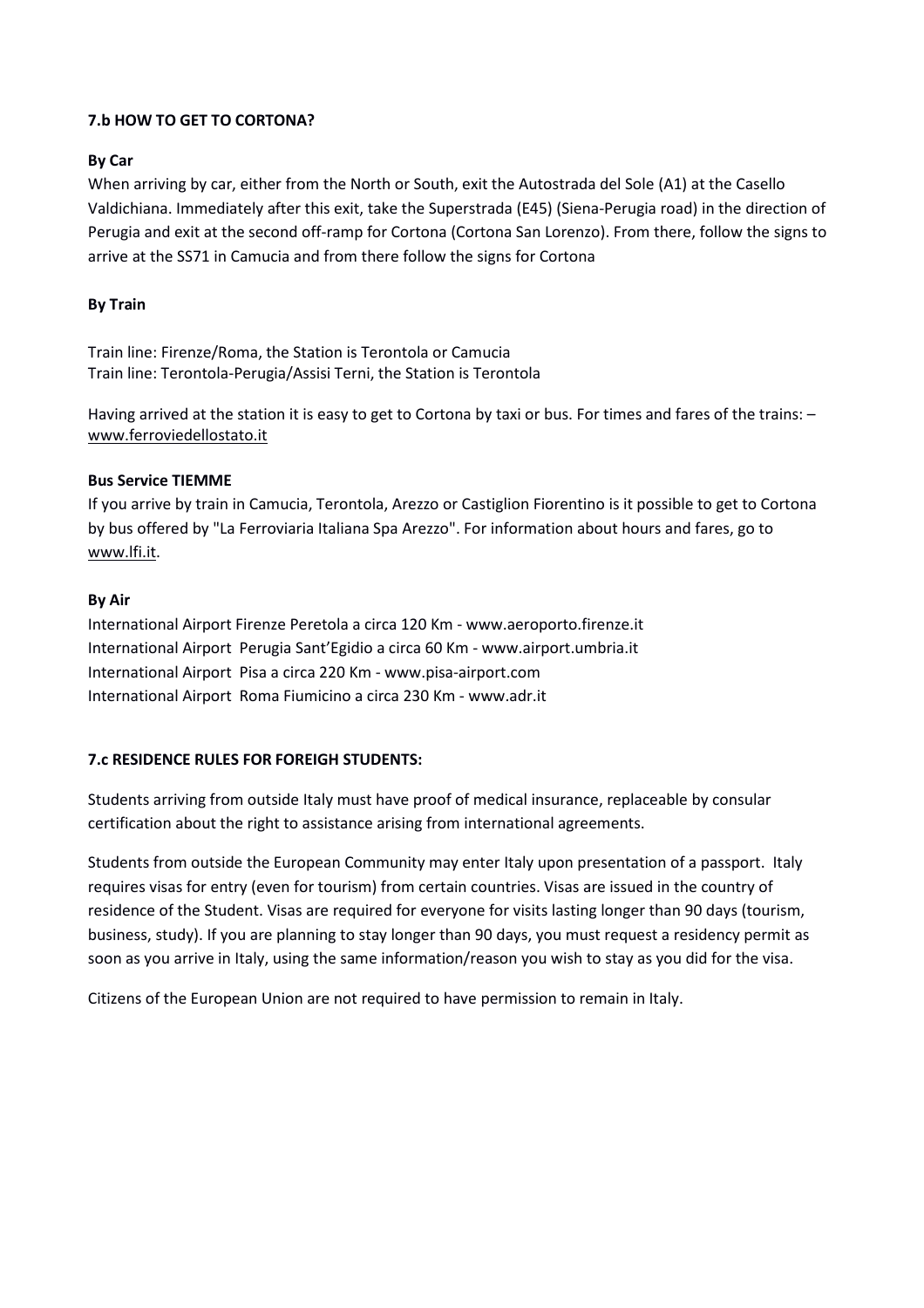## **Attachment 1**

# *Corso d'Opera 2019, Cortona*

## *28th June – 21st July 2019*

**Please complete and return to: info@corsodopera.com**

| <b>Period of Participation:</b> $\Delta$ Period A & B: $28^{\text{th}}$ June $-21^{\text{st}}$ July |
|-----------------------------------------------------------------------------------------------------|
| $\Delta$ Period A: 28 <sup>th</sup> June – 9 <sup>th</sup> July                                     |
| $\Delta$ Period B: $9^{th}$ – 21st July                                                             |

Please indicate the period you wish to attend.

*The registration form must be received within April 20th 2019 and should be accompanied by:*

- *An up-to-date curriculum vitae, with photo*
- *A copy of a valid ID document*
- *Repertoire of performances in chronological order with the names of theatres, conductors and directors.*
- *Program they are intend to study during the courses: 5 pieces of chamber music, 4/5 arias and one complete role*
- *A file audio/video*
- *Certificate of payment of the Admission Fee, €50,00 (cf. Method of payment)*

**How did you come to know about the Corso d'Opera?.**........................................

\*If 'Fiscal Code' does not apply, we ask that you complete and sign the attached authorization.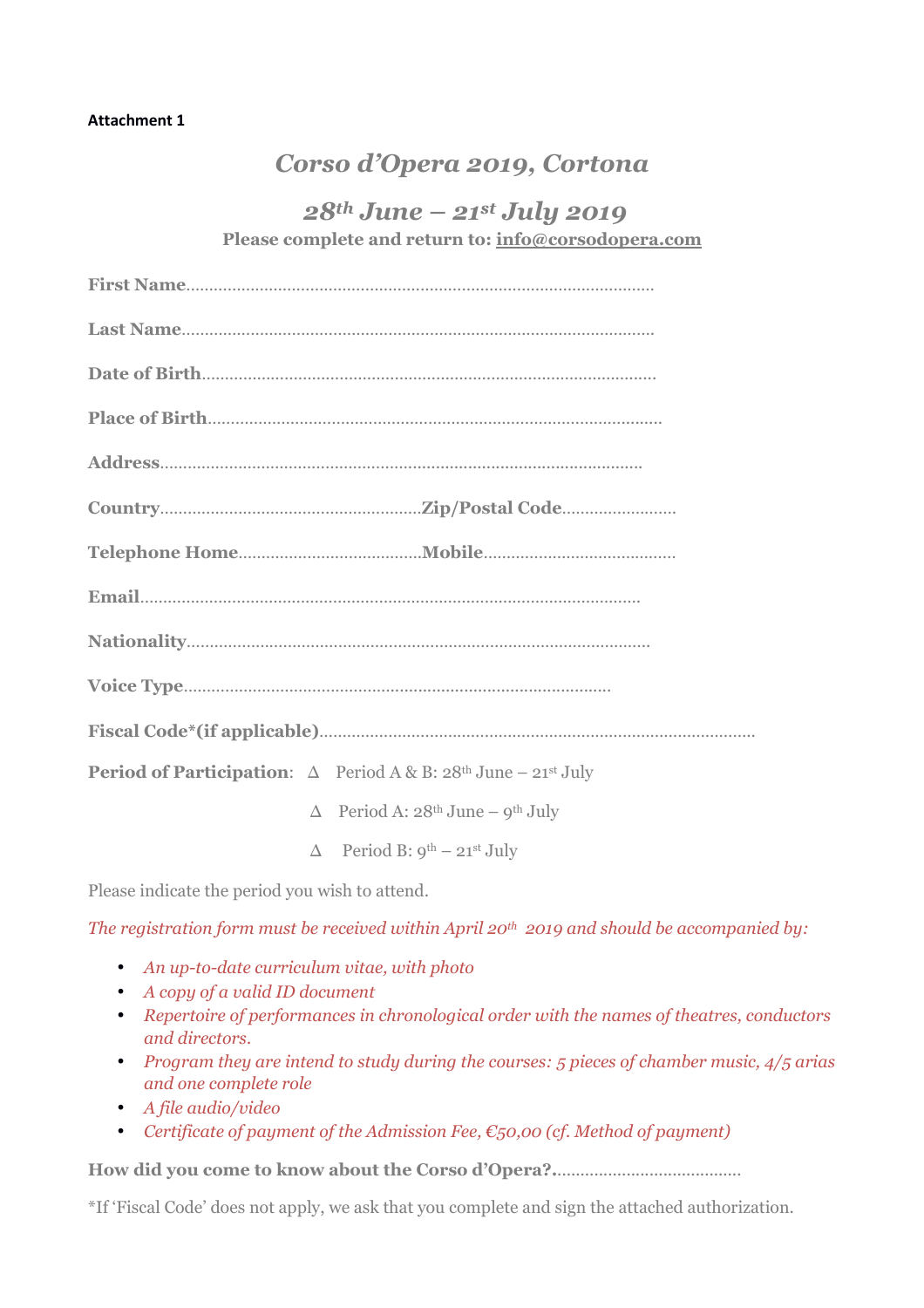I, ……………………………….., the undersigned declares that I have read and understood the regulations of the

## **Use of Images and Sound Release:**

By registering and signing below, the participant authorizes the Association Corso d'Opera, in the person of Director General Raffaella Coletti, to take photos and make audio-visual recordings during lessons, conferences/lectures, concerts, and receptions for the period of the Corso d'Opera 2019: 28th June – 21st July 2019.

The participant hereby agrees that the photos and audio-video recording can be used exclusively for the promotion of the Association Corso d'Opera, on all platforms. All commercial use is excluded.

The Association Corso d'Opera has the right to keep photos and audio-visual recordings for archival purposes.

Signature of Participant: …………………………………………………………

Privacy – by sending this registration form by email, the applicant agrees to allow the Corso d'Opera aps to use this information pursuant to Article 10 L. 185/99. Information about article 13 of the Privacy Code can be found on the Italian government website.

## **METHOD OF PAYMENT:**

All payments must be made by Bank Transfer using the following information:

**Name and Address of the Bank:**

CREDEM - CREDITO EMILIANO S.P.A. FIRENZE AG. 2

LUNGARNO AMERIGO VESPUCCI, 2- 50123, FIRENZE

## **Account information:**

**IBAN**: IT19G0303202800010000004048

**CODICE SWIFT**: BACRIT21315

**Name of Account**: Corso d'Opera Aps

**Reason for wire transfer**: Fees to cover admission/participation to the Corso d'Opera 2019